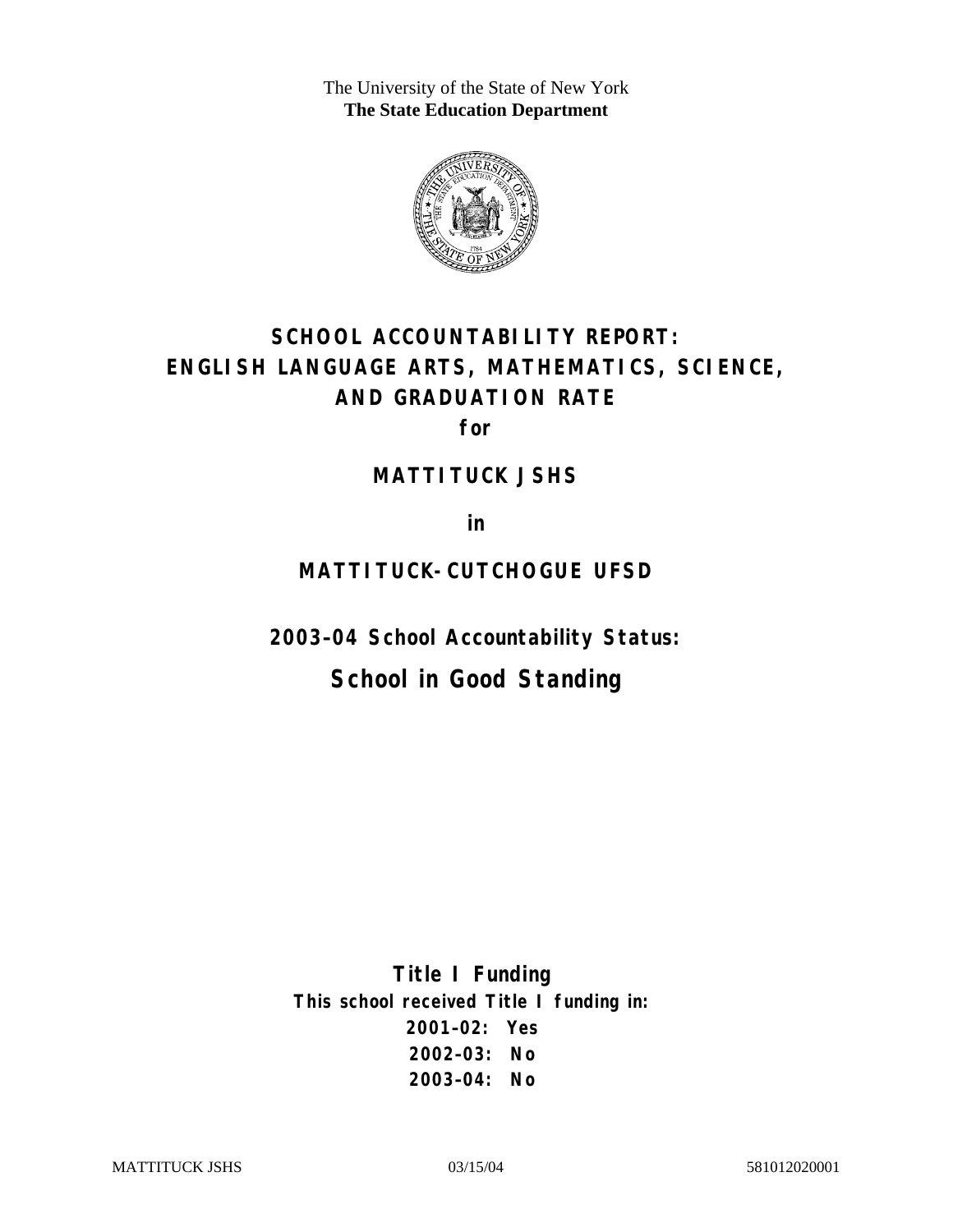#### **District/School Accountability Status Categories**

The list below defines the district or school status categories under New York State's district and school accountability system, which is divided into a Federal Title I component and a State component. A district or school that does not receive Title I funding in a school year does not have a federal status in that year. Schools receiving Title I funds that are not in good standing must provide school choice for their students; those in need of improvement year 2 and beyond must also provide Supplemental Education Services to eligible students. Other consequences for districts and schools not in good standing can be found at: www.emsc.nysed.gov/deputy/nclb/accountability/siinfo.htm. To be removed from any improvement status, a district or school must make Adequate Yearly Progress (AYP) for two consecutive years, or in the case of a School Under Registration Review, achieve the performance targets established for the school by the Commissioner.

**District/School in Good Standing:** A district or school is considered to be in good standing if it has not been identified as a District or School in Need of Improvement, Requiring Corrective Action, Planning for Restructuring, or Requiring Academic Progress, or as a School Under Registration Review.

**District/School Requiring Academic Progress:** Under the State component of New York's accountability system, a district or school that did not make AYP in the same grade and subject for two consecutive years is considered a School Requiring Academic Progress (Year 1) the following year. In each succeeding year that the school fails to make AYP, the year designation is incremented by one.

**District/School in Need of Improvement (Year 1):** A district or school that has not made AYP for two consecutive years in the same grade or subject while receiving Title I funds is considered a District/School in Need of Improvement (Year 1) the following year.

**District/School in Need of Improvement (Year 2):** A District or School in Need of Improvement (Year 1) that does not make AYP in the grade or subject for which it was identified while receiving Title I funds is considered a District or School in Need of Improvement (Year 2) the following year.

**District/School Requiring Corrective Action:** A District or School in Need of Improvement (Year 2) that does not make AYP in the grade or subject for which it was identified while receiving Title I funds is considered a District or School Requiring Corrective Action the following year.

**District/School Planning for Restructuring:** A District or School Requiring Corrective Action that does not make AYP in the grade or subject for which it was identified while receiving Title I funds is considered a District or School Planning for Restructuring the following year.

**School Under Registration Review (SURR):** Schools that are farthest from the State standard and have been determined by the Commissioner to be most in need of improvement are Schools Under Registration Review. These schools must achieve performance targets specified by the Commissioner of Education in their area(s) of identification within a prescribed timeframe or risk having their registration revoked by the Board of Regents.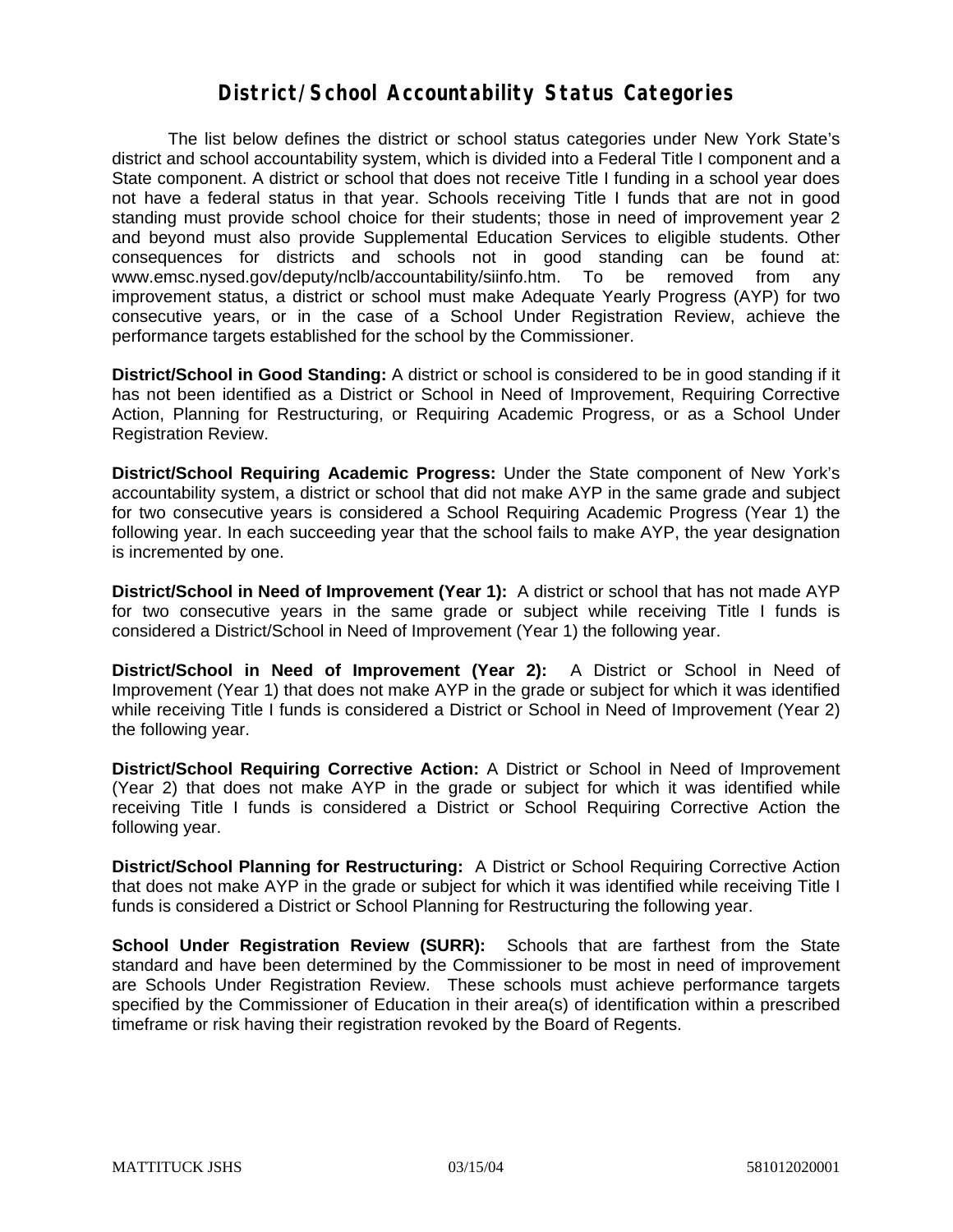### **Middle-Level English Language Arts**

Definitions of terms, such as Performance Index and Effective Annual Measurable Objective (AMO), are in the glossary, which is the last page of this report.

**For a school to make Adequate Yearly Progress (AYP) in 2002–03, every accountability group must make AYP.** 

**For an accountability group to make AYP in 2002–03, it must** 

- 1. meet the 95 percent participation requirement (*2002–03 Participation*), *and*
- 2. *either* meet its Effective AMO *or* make safe harbor (*2002–03 Performance* and *Standards*).

To meet the participation requirement, 95 percent of the grade 8 enrollment in each accountability group with 40 or more students must

be tested. To meet the Effective AMO, the Performance Index for each group with 30 or more continuously enrolled students must equal or exceed the Effective AMO. To make safe harbor, the Performance Index of each of these groups must equal or exceed its ELA safe harbor target *and* the group must meet the middle-level science qualification for safe harbor. (See the middle-level science page of this report for further information on meeting the science qualification for safe harbor.)

*ELA Safe Harbor Targets:* The middle-level *2002–03* ELA Safe Harbor Target is calculated by using the following equation: 2001–02 PI + (200  $-$  the 2001–02 PI)  $\times$  0.10. The 2003–04 ELA Safe Harbor Target is  $\,$ calculated by using the following equation:  $2002-03$  PI +  $(200 -$  the 2002–03 PI)  $\times$  0.10. The 2003–04 target is provided for groups whose PI was below the Effective AMO in 2002–03.

| <b>Accountability Group</b>       | 2002-03 Participation |                                    | 2002-03 Performance*                                    |                      | 2002-03 Standards |                                     |                                                           |                                                              | 2003-04                                           |
|-----------------------------------|-----------------------|------------------------------------|---------------------------------------------------------|----------------------|-------------------|-------------------------------------|-----------------------------------------------------------|--------------------------------------------------------------|---------------------------------------------------|
|                                   | Grade 8<br>Enrollment | Percent of<br>Enrollment<br>Tested | Count of<br>Continuously<br>Enrolled<br><b>Students</b> | Performance<br>Index | Effective<br>AMO  | <b>ELA Safe</b><br>Harbor<br>Target | Met the<br>Science<br>Qualification<br>for Safe<br>Harbor | <b>Made</b><br><b>AYP</b> in<br><b>ELA</b> in<br>$2002 - 03$ | <b>ELA Safe</b><br><b>Harbor</b><br><b>Target</b> |
| <b>All Students</b>               | 133                   | 99%                                | 132                                                     | 156                  | 98                |                                     |                                                           | <b>Yes</b>                                                   |                                                   |
| <b>Students with Disabilities</b> | 13                    |                                    | 13                                                      |                      |                   |                                     |                                                           |                                                              |                                                   |
| American Indian/Alaskan Native    |                       |                                    |                                                         |                      |                   |                                     |                                                           |                                                              |                                                   |
| Black                             | 5                     |                                    | 5                                                       |                      |                   |                                     |                                                           |                                                              |                                                   |
| Hispanic                          |                       |                                    |                                                         |                      |                   |                                     |                                                           |                                                              |                                                   |
| Asian or Pacific Islander         |                       |                                    |                                                         |                      |                   |                                     |                                                           |                                                              |                                                   |
| White                             | 126                   | 99%                                | 125                                                     | 155                  | 98                |                                     |                                                           | <b>Yes</b>                                                   |                                                   |
| Limited English Proficient        | $\overline{2}$        |                                    | $\overline{2}$                                          |                      |                   |                                     |                                                           |                                                              |                                                   |
| Economically Disadvantaged        |                       |                                    |                                                         |                      |                   |                                     |                                                           |                                                              |                                                   |
| <b>Final AYP Determination</b>    |                       |                                    |                                                         |                      |                   |                                     |                                                           | <b>Yes</b>                                                   |                                                   |

\*For schools with fewer than 30 continuously enrolled tested students in 2002–03, data for 2001–02 and 2002–03 were combined to determine counts and PIs.

\*\*Groups with a "\*\*" are not required to meet the science qualification for safe harbor to make safe harbor in English and mathematics because fewer than 30 students in the group were administered the science test.

**State accountability status in middle-level English language arts: School in Good Standing** 

Title I accountability status in middle-level English language arts: School Status Not Applicable, did not use Title I funds in one school year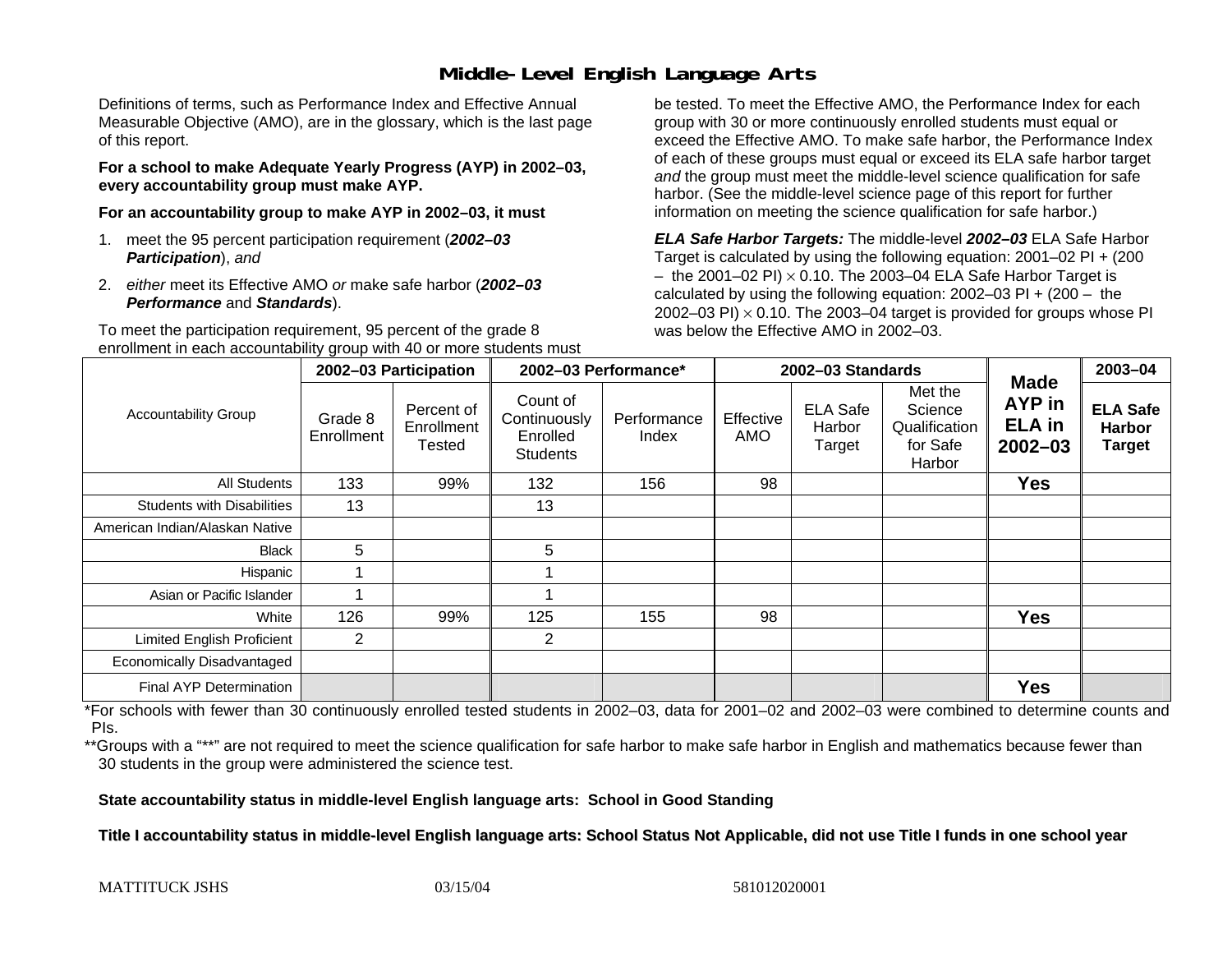#### **Middle-Level Mathematics**

Definitions of terms, such as Performance Index and Effective Annual Measurable Objective (AMO), are in the glossary, which is the last page of this report.

**For a school to make Adequate Yearly Progress (AYP) in 2002–03, every accountability group must make AYP.** 

**For an accountability group to make AYP in 2002–03, it must** 

- 1. meet the 95 percent participation requirement (*2002–03 Participation*), *and*
- 2. *either* meet its Effective AMO *or* make safe harbor (*2002–03 Performance* and *Standards*).

To meet the participation requirement, 95 percent of the grade 8 enrollment in each accountability group with 40 or more students must

be tested. To meet the Effective AMO, the Performance Index for each group with 30 or more continuously enrolled students must equal or exceed the Effective AMO. To make safe harbor, the Performance Index of each of these groups must equal or exceed its math safe harbor target *and* the group must meet the middle-level science qualification for safe harbor. (See the middle-level science page of this report for further information on meeting the science qualification for safe harbor.)

*Math Safe Harbor Targets:* The middle-level 2002–03 Math Safe Harbor Target is calculated by using the following equation: 2001–02 PI + (200 – the 2001–02 PI) × 0.10. The 2003–04 Math Safe Harbor Target is calculated by using the following equation: 2002–03 PI + (200  $-$  the 2002–03 PI)  $\times$  0.10. The 2003–04 target is provided for groups whose PI was below the Effective AMO in 2002–03

| <b>Accountability Group</b>       | 2002-03 Participation |                                           | 2002-03 Performance*                                    |                      | 2002-03 Standards |                               |                                                           |                                                        | $2003 - 04$                                        |
|-----------------------------------|-----------------------|-------------------------------------------|---------------------------------------------------------|----------------------|-------------------|-------------------------------|-----------------------------------------------------------|--------------------------------------------------------|----------------------------------------------------|
|                                   | Grade 8<br>Enrollment | Percent of<br>Enrollment<br><b>Tested</b> | Count of<br>Continuously<br>Enrolled<br><b>Students</b> | Performance<br>Index | Effective<br>AMO  | Math Safe<br>Harbor<br>Target | Met the<br>Science<br>Qualification<br>for Safe<br>Harbor | <b>Made</b><br><b>AYP</b> in<br>Math in<br>$2002 - 03$ | <b>Math Safe</b><br><b>Harbor</b><br><b>Target</b> |
| <b>All Students</b>               | 130                   | 95%                                       | 122                                                     | 178                  | 72                |                               |                                                           | <b>Yes</b>                                             |                                                    |
| <b>Students with Disabilities</b> | 10                    |                                           | 9                                                       |                      |                   |                               |                                                           |                                                        |                                                    |
| American Indian/Alaskan Native    |                       |                                           |                                                         |                      |                   |                               |                                                           |                                                        |                                                    |
| <b>Black</b>                      | 5                     |                                           | 5                                                       |                      |                   |                               |                                                           |                                                        |                                                    |
| Hispanic                          |                       |                                           |                                                         |                      |                   |                               |                                                           |                                                        |                                                    |
| Asian or Pacific Islander         |                       |                                           |                                                         |                      |                   |                               |                                                           |                                                        |                                                    |
| White                             | 123                   | 95%                                       | 116                                                     | 178                  | 71                |                               |                                                           | <b>Yes</b>                                             |                                                    |
| <b>Limited English Proficient</b> | $\overline{2}$        |                                           | $\overline{2}$                                          |                      |                   |                               |                                                           |                                                        |                                                    |
| Economically Disadvantaged        |                       |                                           |                                                         |                      |                   |                               |                                                           |                                                        |                                                    |
| <b>Final AYP Determination</b>    |                       |                                           |                                                         |                      |                   |                               |                                                           | <b>Yes</b>                                             |                                                    |

\*For schools with fewer than 30 continuously enrolled tested students in 2002–03, data for 2001–02 and 2002–03 were combined to determine counts and PIs.

\*\*Groups with a "\*\*" are not required to meet the science qualification for safe harbor to make safe harbor in English and mathematics because fewer than 30 students in the group were administered the science test.

**State accountability status in middle-level mathematics: School in Good Standing** 

Title I accountability status in middle-level mathematics: School Status Not Applicable, did not use Title I funds in one school year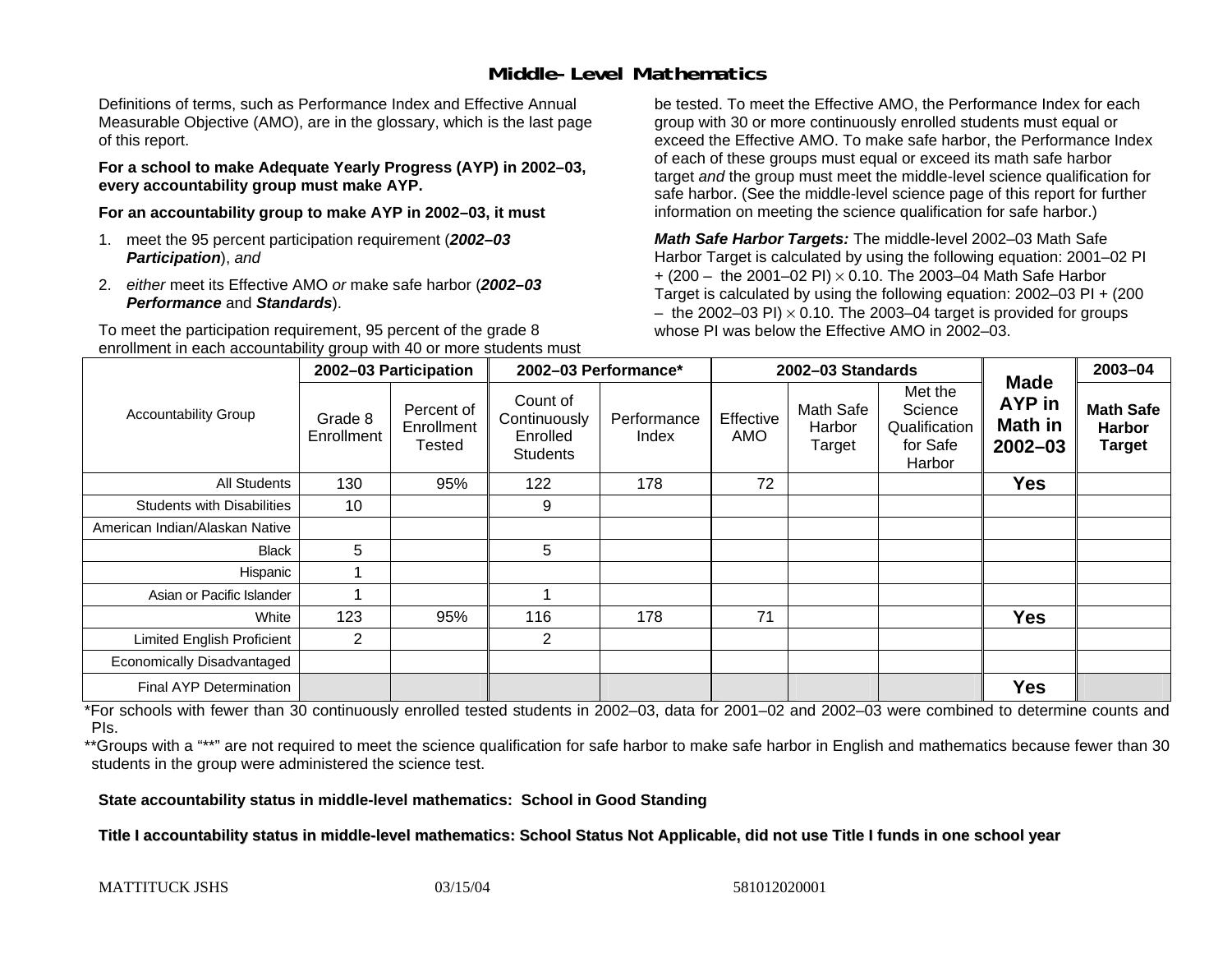### **Middle-Level Science**

Definitions of terms, such as Progress Target and Adequate Yearly Progress (AYP), are in the glossary, which is the last page of this report.

*Made AYP in Science in 2002–03:* For a school to make AYP in science, the Performance Index (PI) for the "All Students" group must equal or exceed the State Science Standard or the Science Progress Target.

*Qualification for Safe Harbor in Middle-Level ELA and Math:* For an accountability group to be considered Qualified for Safe Harbor in

Middle-Level ELA and Math, the PI must equal or exceed the State Science Standard or the Science Progress Target in middle-level science for that group. Groups with fewer than 30 students tested in middle-level science are not subject to this qualification criterion.

*Science Progress Targets:* The middle-level 2002–03 Science Progress Target is calculated by adding one point to the 2001–02 PI. The 2003–04 Science Progress Target is calculated by adding one point to the 2002–03 PI. The 2003–04 target is provided for groups whose PI was below the State Science Standard in 2002–03.

|                                   |                                                         | 2002-03 Performance* |                              | 2002-03 Standards             |                                             | $2002 - 03$                                                            | $2003 - 04$                   |
|-----------------------------------|---------------------------------------------------------|----------------------|------------------------------|-------------------------------|---------------------------------------------|------------------------------------------------------------------------|-------------------------------|
| <b>Accountability Group</b>       | Count of<br>Continuously<br>Enrolled<br><b>Students</b> | Performance<br>Index | State<br>Science<br>Standard | Science<br>Progress<br>Target | <b>Made AYP</b><br>in Science<br>in 2002-03 | Qualified<br>for Safe<br>Harbor in<br>Middle-<br>Level ELA<br>and Math | Science<br>Progress<br>Target |
| <b>All Students</b>               | 125                                                     | 198                  | 100                          |                               | <b>Yes</b>                                  | Yes                                                                    |                               |
| <b>Students with Disabilities</b> | 10                                                      |                      |                              |                               |                                             |                                                                        |                               |
| American Indian/Alaskan Native    |                                                         |                      |                              |                               |                                             |                                                                        |                               |
| <b>Black</b>                      | 5                                                       |                      |                              |                               |                                             |                                                                        |                               |
| Hispanic                          |                                                         |                      |                              |                               |                                             |                                                                        |                               |
| Asian or Pacific Islander         |                                                         |                      |                              |                               |                                             |                                                                        |                               |
| White                             | 118                                                     | 197                  | 100                          |                               |                                             | Yes                                                                    |                               |
| Limited English Proficient        | 2                                                       |                      |                              |                               |                                             |                                                                        |                               |
| Economically Disadvantaged        |                                                         |                      |                              |                               |                                             |                                                                        |                               |
| <b>Final AYP Determination</b>    |                                                         |                      |                              |                               | <b>Yes</b>                                  |                                                                        |                               |

\*For schools with fewer than 30 continuously enrolled students in 2002–03, data for 2001–02 and 2002–03 were combined to determine counts and PIs.

**State accountability status in middle-level science: School in Good Standing** 

Title I accountability status in middle-level science: School Status Not Applicable, did not use Title I funds in one school year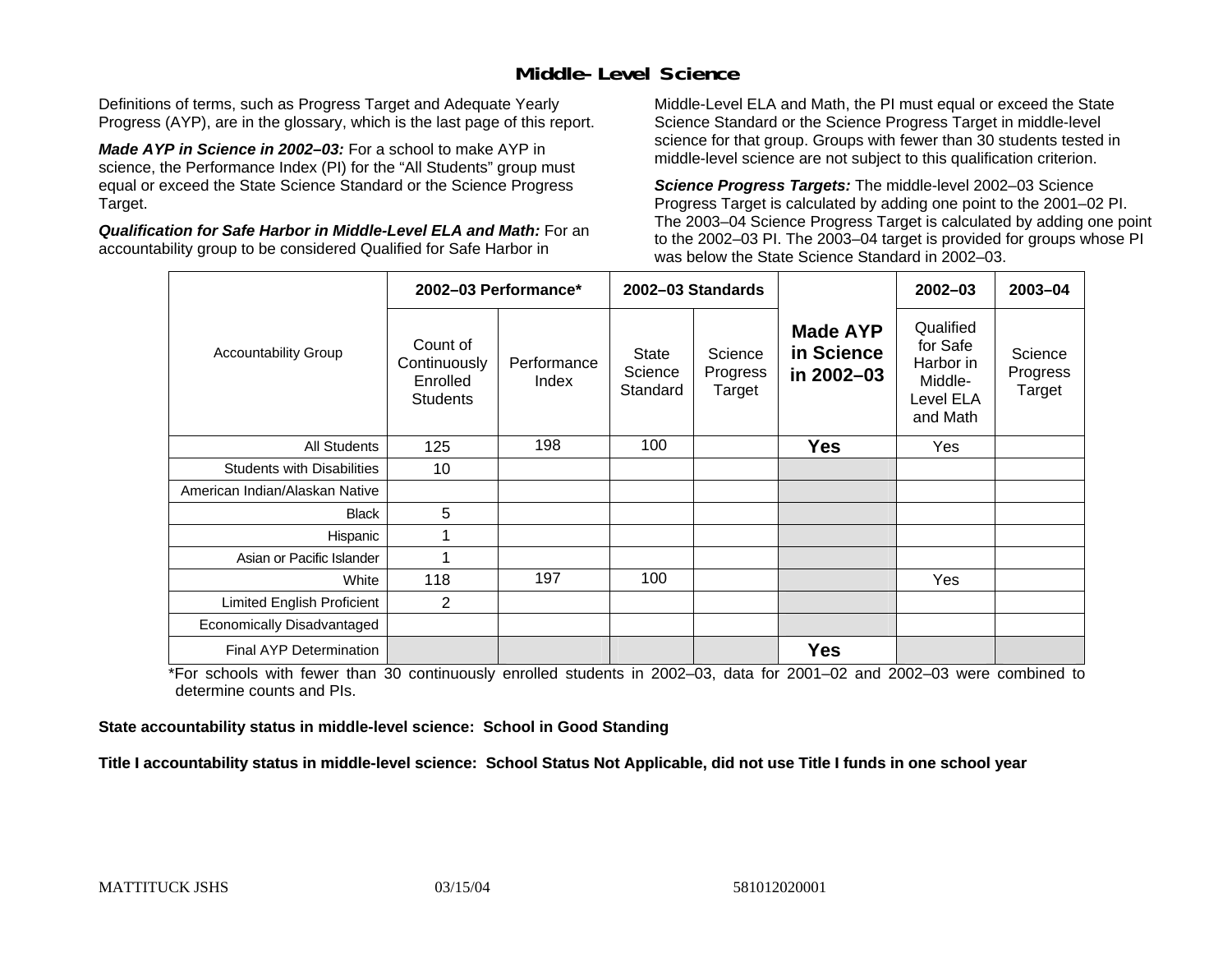### **Secondary-Level English Language Arts**

Definitions of terms, such as Performance Index and Effective Annual Measurable Objective (AMO), are in the glossary, which is the last page of this report.

#### **For a school to make Adequate Yearly Progress (AYP) in 2002–03, every accountability group must make AYP.**

**For an accountability group to make AYP in 2002–03,** it must meet its Effective AMO *or* make safe harbor (*2002–03 Performance* and *Standards*). To meet the Effective AMO, the Performance Index for each group with 30 or more cohort members must equal or exceed the Effective AMO. To make safe harbor, the Performance Index of each of these groups must equal or exceed its ELA safe harbor target *and* the group must meet the graduation-rate qualification for safe harbor. (See the graduation-rate page of this report for further information on meeting the graduation-rate qualification for safe harbor.)

*ELA Safe Harbor Targets:* The secondary-level 2002–03 ELA Safe Harbor Target is calculated by using the following equation: 2001–02 PI + (200 – the 2001–02 PI) <sup>×</sup> 0.10. The 2003–04 ELA Safe Harbor Target is calculated by using the following equation: 2002–03 PI + (200 – the 2002–03 PI)  $\times$  0.10. The 2003–04 target is provided for groups whose PI was below the Effective AMO in 2002–03.

|                                   | 2002-03 Performance*                                        |                      |                  | 2002-03 Standards                   | <b>Made</b>                                                           | 2003-04                                |                                     |
|-----------------------------------|-------------------------------------------------------------|----------------------|------------------|-------------------------------------|-----------------------------------------------------------------------|----------------------------------------|-------------------------------------|
| <b>Accountability Group</b>       | Count of 1999<br>Accountability<br>Cohort<br><b>Members</b> | Performance<br>Index | Effective<br>AMO | <b>ELA Safe</b><br>Harbor<br>Target | Met the<br><b>Graduation-Rate</b><br>Qualification for<br>Safe Harbor | AYP in<br><b>ELA</b> in<br>$2002 - 03$ | <b>ELA Safe</b><br>Harbor<br>Target |
| All Students                      | 89                                                          | 187                  | 131              |                                     | Yes                                                                   | <b>Yes</b>                             |                                     |
| <b>Students with Disabilities</b> | 9                                                           |                      |                  |                                     |                                                                       |                                        |                                     |
| American Indian/Alaskan Native    |                                                             |                      |                  |                                     |                                                                       |                                        |                                     |
| <b>Black</b>                      |                                                             |                      |                  |                                     |                                                                       |                                        |                                     |
| Hispanic                          |                                                             |                      |                  |                                     |                                                                       |                                        |                                     |
| Asian or Pacific Islander         |                                                             |                      |                  |                                     |                                                                       |                                        |                                     |
| White                             | 86                                                          | 186                  | 131              |                                     | Yes                                                                   | <b>Yes</b>                             |                                     |
| Limited English Proficient        |                                                             |                      |                  |                                     |                                                                       |                                        |                                     |
| Economically Disadvantaged        |                                                             |                      |                  |                                     |                                                                       |                                        |                                     |
| <b>Final AYP Determination</b>    |                                                             |                      |                  |                                     |                                                                       | <b>Yes</b>                             |                                     |

\*For schools with fewer than thirty 1999 accountability cohort members, 1998 and 1999 cohort data were combined to determine counts and PIs.

\*\*Groups with a "\*\*" are not required to meet the graduation-rate qualification for safe harbor, because fewer than 30 members in the 1998 graduation-rate cohort were in those groups.

**State accountability status in secondary-level English language arts: School in Good Standing** 

Title I accountability status in secondary-level English language arts: School Status Not Applicable, did not use Title I funds in one school **y ear**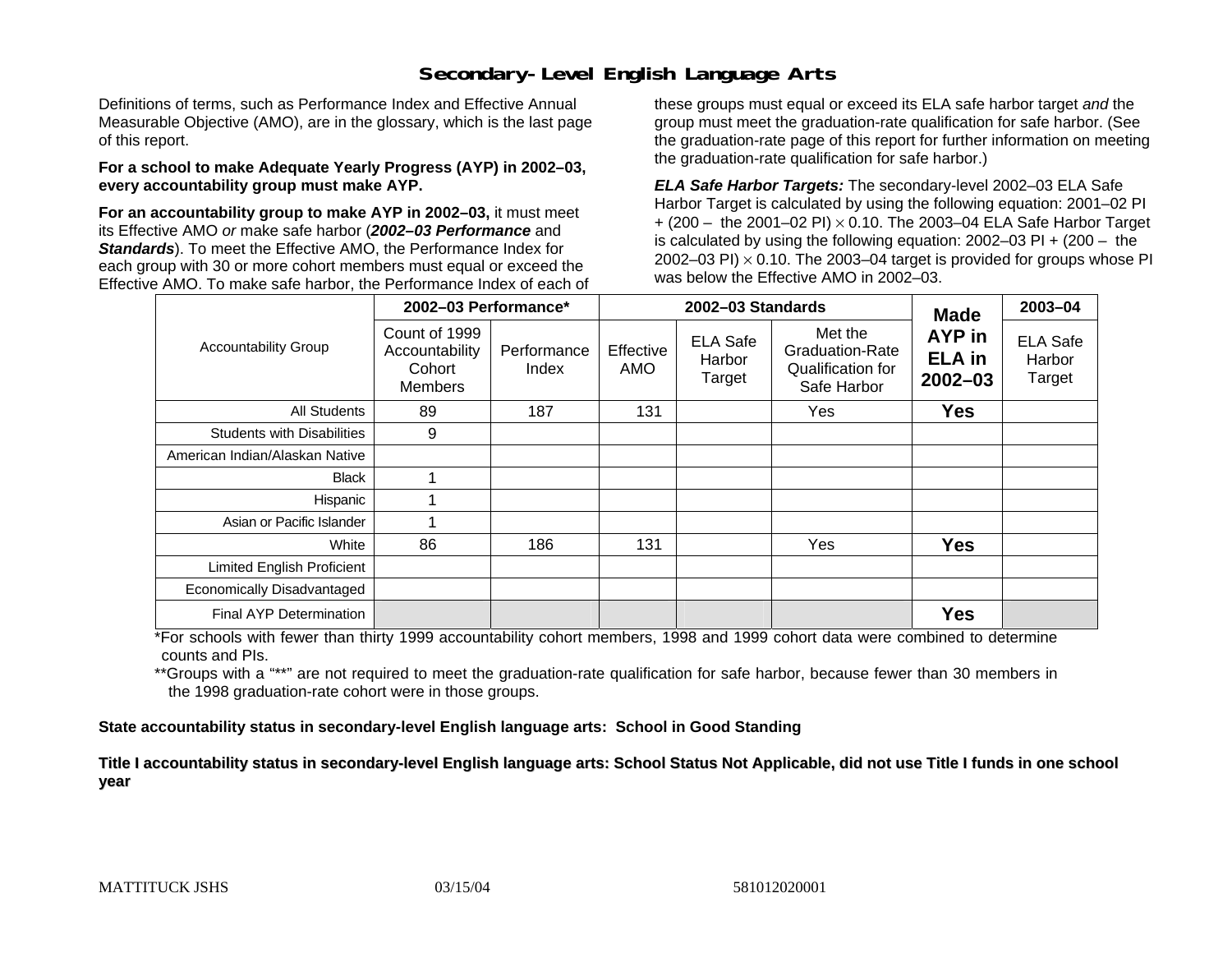### **Secondary-Level Mathematics**

Definitions of terms, such as Performance Index and Effective Annual Measurable Objective (AMO), are in the glossary, which is the last page of this report.

#### **For a school to make Adequate Yearly Progress (AYP) in 2002–03, every accountability group must make AYP.**

**For an accountability group to make AYP in 2002–03,** it must meet its Effective AMO *or* make safe harbor (*2002–03 Performance* and *Standards*). To meet the Effective AMO, the Performance Index for each group with 30 or more cohort members must equal or exceed the Effective AMO. To make safe harbor, the Performance Index of each of these groups must equal or exceed its math safe harbor target *and* the group must meet the graduation-rate qualification for safe harbor. (See the graduation-rate page of this report for further information on meeting the graduation-rate qualification for safe harbor.)

*Math Safe Harbor Targets:* The secondary-level 2002–03 Math Safe Harbor Target is calculated by using the following equation: 2001–02 PI + (200 – the 2001–02 PI) × 0.10. The 2003–04 Math Safe Harbor Target is calculated by using the following equation: 2002–03 PI + (200  $-$  the 2002–03 PI)  $\times$  0.10. The 2003–04 target is provided for groups whose PI was below the Effective AMO in 2002–03.

|                                   | 2002-03 Performance*                                                                |     |                                                   | 2002-03 Standards | <b>Made</b>                                                    | 2003-04                          |                               |
|-----------------------------------|-------------------------------------------------------------------------------------|-----|---------------------------------------------------|-------------------|----------------------------------------------------------------|----------------------------------|-------------------------------|
| <b>Accountability Group</b>       | Count of 1999<br>Accountability<br>Performance<br>Cohort<br>Index<br><b>Members</b> |     | Math Safe<br>Effective<br>Harbor<br>AMO<br>Target |                   | Met the<br>Graduation-Rate<br>Qualification for<br>Safe Harbor | AYP in<br>Math in<br>$2002 - 03$ | Math Safe<br>Harbor<br>Target |
| All Students                      | 89                                                                                  | 185 | 121                                               |                   | Yes                                                            | <b>Yes</b>                       |                               |
| <b>Students with Disabilities</b> | 9                                                                                   |     |                                                   |                   |                                                                |                                  |                               |
| American Indian/Alaskan Native    |                                                                                     |     |                                                   |                   |                                                                |                                  |                               |
| <b>Black</b>                      |                                                                                     |     |                                                   |                   |                                                                |                                  |                               |
| Hispanic                          |                                                                                     |     |                                                   |                   |                                                                |                                  |                               |
| Asian or Pacific Islander         |                                                                                     |     |                                                   |                   |                                                                |                                  |                               |
| White                             | 86                                                                                  | 185 | 121                                               |                   | Yes                                                            | <b>Yes</b>                       |                               |
| Limited English Proficient        |                                                                                     |     |                                                   |                   |                                                                |                                  |                               |
| Economically Disadvantaged        |                                                                                     |     |                                                   |                   |                                                                |                                  |                               |
| <b>Final AYP Determination</b>    |                                                                                     |     |                                                   |                   |                                                                | <b>Yes</b>                       |                               |

\*For schools with fewer than thirty 1999 accountability cohort members, 1998 and 1999 cohort data were combined to determine counts and PIs.

\*\*Groups with a "\*\*" are not required to meet the graduation-rate qualification for safe harbor, because fewer than 30 members in the 1998 graduation-rate cohort were in those groups.

**State accountability status in secondary-level mathematics: School in Good Standing** 

Title I accountability status in secondary-level mathematics: School Status Not Applicable, did not use Title I funds in one school year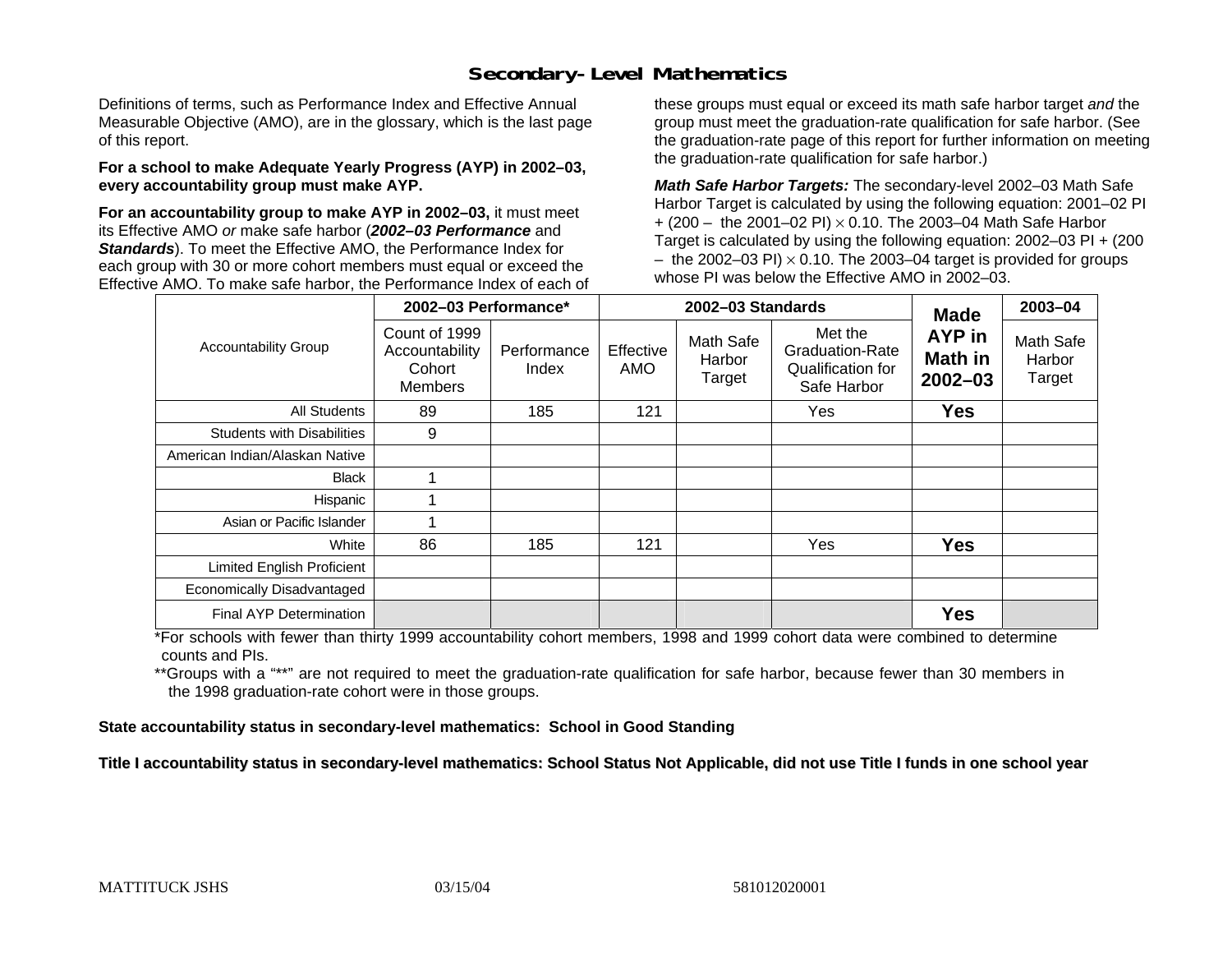### **Graduation Rate**

Definitions of terms, such as Progress Target and Adequate Yearly Progress (AYP), are in the glossary, which is the last page of this report.

*Made AYP in Graduation Rate in 2002–03:* For a school to make AYP in graduation rate, the Percent Earning a Local Diploma by August 31, 2002 for the "All Students" group must equal or exceed the Graduation-Rate Standard or the Graduation-Rate Progress Target.

*Qualification for Safe Harbor in Secondary-Level ELA and Math:* For an accountability group to be considered Qualified for Safe Harbor in Secondary-Level ELA and Math, the Percent Earning a Local Diploma

by August 31, 2002 must equal or exceed the Graduation-Rate Standard or the Graduation-Rate Progress Target for that group.

*Graduation-Rate Progress Targets:* The 2002–03 Graduation-Rate Progress Target is calculated by adding one point to the Percent Earning a Local Diploma by June 30, 2002. The 2003–04 Graduation-Rate Target is calculated by adding one point to the Percent Earning a Local Diploma by August 31, 2002. This target is provided for each group whose Percent Earning a Local Diploma by August 31, 2002 is below the Graduation-Rate Standard in 2002–03. Groups with fewer than 30 cohort members are not subject to this criterion.

|                                   |                                                                         | 2002-03 Performance                                      |                                 | 2002-03 Standards                         |                                                                             | 2002-03                                                                   | 2003-04                                   |
|-----------------------------------|-------------------------------------------------------------------------|----------------------------------------------------------|---------------------------------|-------------------------------------------|-----------------------------------------------------------------------------|---------------------------------------------------------------------------|-------------------------------------------|
| <b>Accountability Group</b>       | Count of<br>1998<br>Graduation-<br><b>Rate Cohort</b><br><b>Members</b> | Percent Earning a<br>Local Diploma by<br>August 31, 2002 | Graduation-<br>Rate<br>Standard | Graduation-<br>Rate<br>Progress<br>Target | <b>Made AYP</b><br>in<br><b>Graduation</b><br><b>Rate in</b><br>$2002 - 03$ | Qualified<br>for Safe<br>Harbor in<br>Secondary-<br>Level ELA<br>and Math | Graduation-<br>Rate<br>Progress<br>Target |
| All Students                      | 121                                                                     | 93                                                       | 55                              |                                           | Yes                                                                         | Yes                                                                       |                                           |
| <b>Students with Disabilities</b> | 10                                                                      |                                                          |                                 |                                           |                                                                             |                                                                           |                                           |
| American Indian/Alaskan Native    |                                                                         |                                                          |                                 |                                           |                                                                             |                                                                           |                                           |
| <b>Black</b>                      |                                                                         |                                                          |                                 |                                           |                                                                             |                                                                           |                                           |
| Hispanic                          |                                                                         |                                                          |                                 |                                           |                                                                             |                                                                           |                                           |
| Asian or Pacific Islander         |                                                                         |                                                          |                                 |                                           |                                                                             |                                                                           |                                           |
| White                             | 118                                                                     | 93                                                       | 55                              |                                           |                                                                             | Yes                                                                       |                                           |
| Limited English Proficient        | 1                                                                       |                                                          |                                 |                                           |                                                                             |                                                                           |                                           |
| Economically Disadvantaged        |                                                                         |                                                          |                                 |                                           |                                                                             |                                                                           |                                           |
| Final AYP Determination           |                                                                         |                                                          |                                 |                                           | Yes                                                                         |                                                                           |                                           |

**State accountability status for graduation rate: School in Good Standing** 

Title I accountability status for graduation rate: School Status Not Applicable, did not use Title I funds in one school year